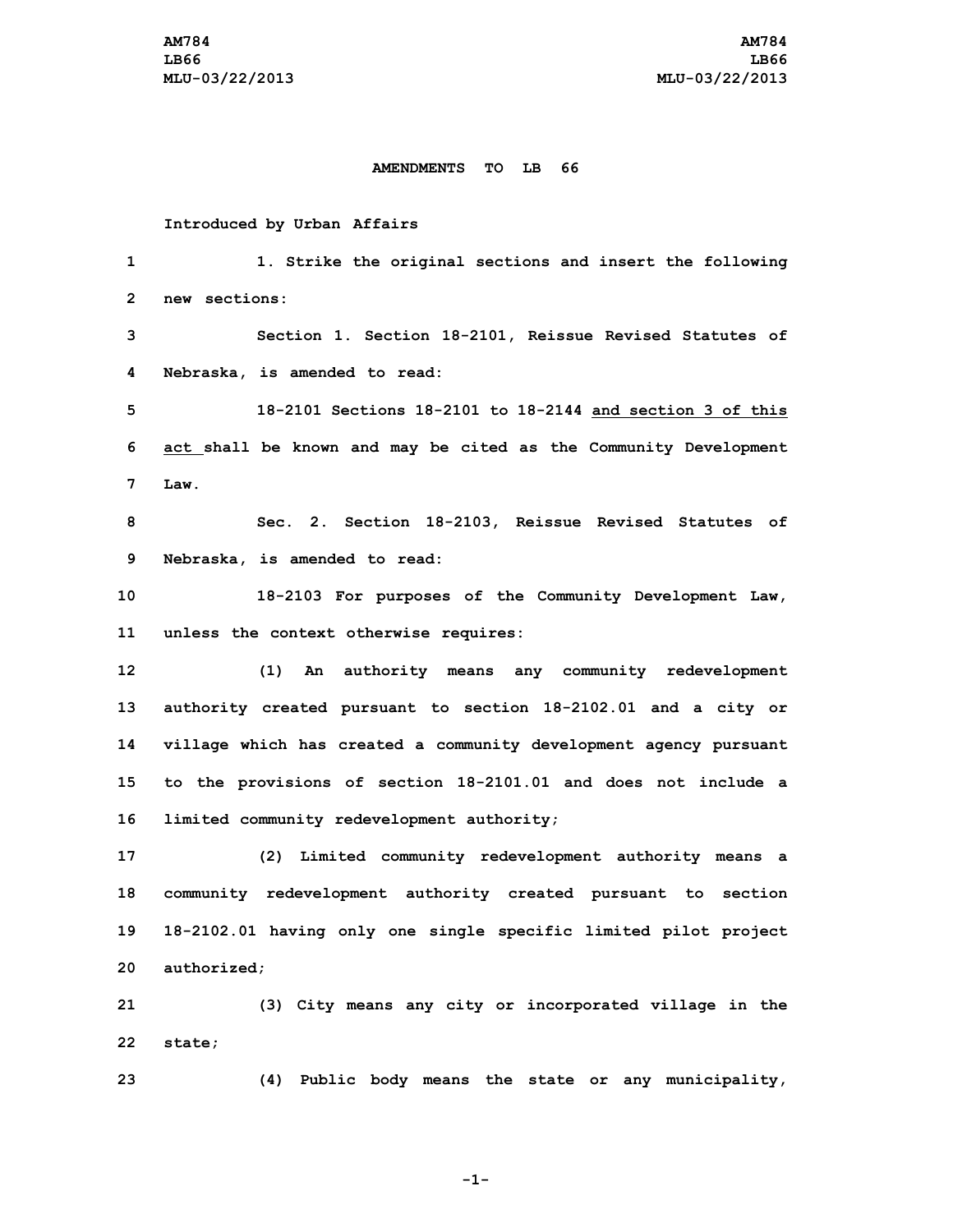**AM784 AM784 LB66 LB66 MLU-03/22/2013 MLU-03/22/2013 county, township, board, commission, authority, district, or other political subdivision or public body of the state; (5) Governing body or local governing body means the city council, board of trustees, or other legislative body charged with governing the municipality;**

**6 (6) Mayor means the mayor of the city or chairperson of 7 the board of trustees of the village;**

**8 (7) Clerk means the clerk of the city or village;**

**9 (8) Federal government means the United States of 10 America, or any agency or instrumentality, corporate or otherwise, 11 of the United States of America;**

 **(9) Area of operation means and includes the area within the corporate limits of the city and such land outside the city as may come within the purview of section 18-2123 and section 3 of this act;**

 **(10) Substandard areas means an area in which there is <sup>a</sup> predominance of buildings or improvements, whether nonresidential or residential in character, which, by reason of dilapidation, deterioration, age or obsolescence, inadequate provision for ventilation, light, air, sanitation, or open spaces, high density of population and overcrowding, or the existence of conditions which endanger life or property by fire and other causes, or any combination of such factors, is conducive to ill health, transmission of disease, infant mortality, juvenile delinquency, and crime, (which cannot be remedied through construction of prisons), and is detrimental to the public health, safety, morals, or welfare;**

**-2-**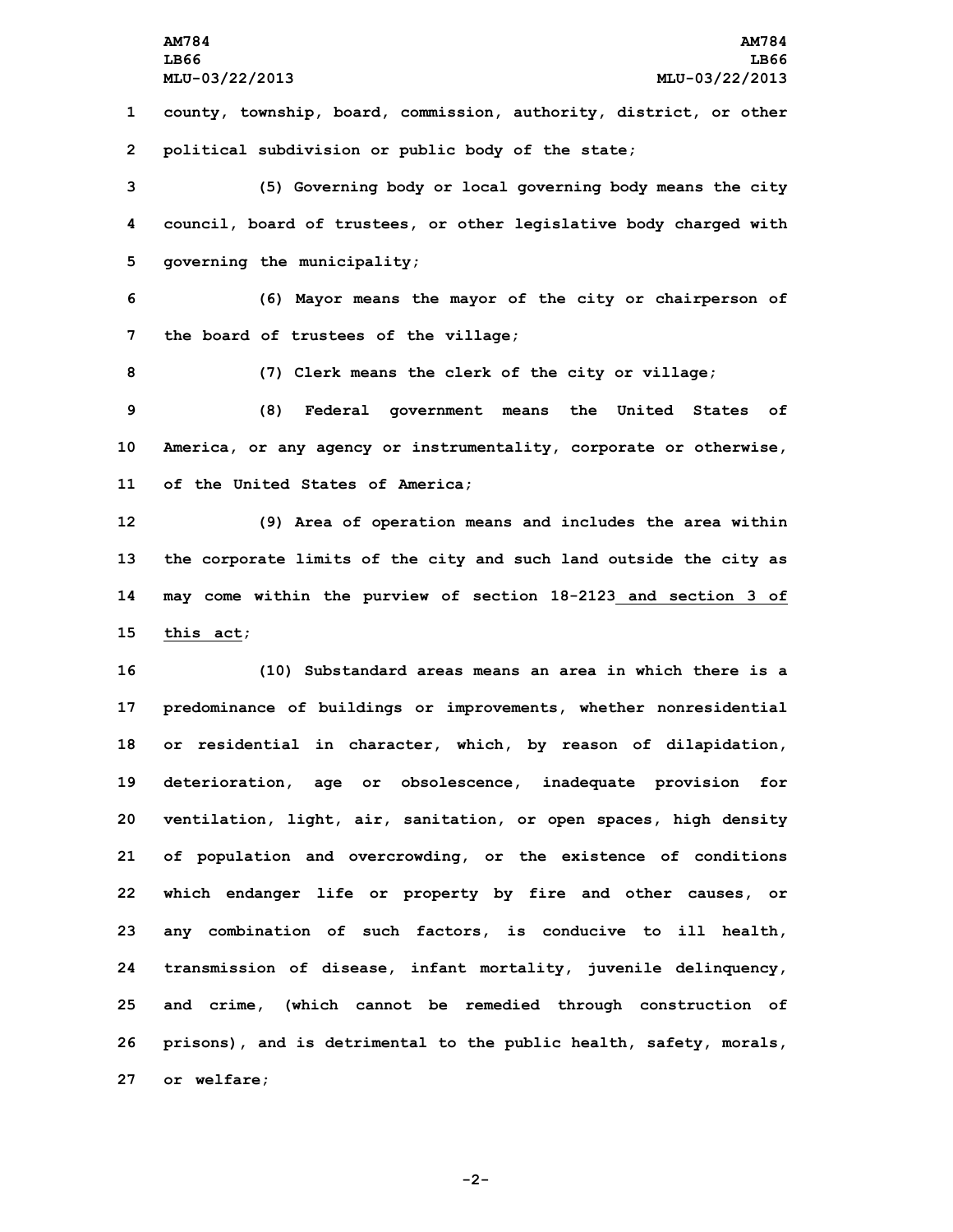**(11) Blighted area means an area, which (a) by reason of the presence of <sup>a</sup> substantial number of deteriorated or deteriorating structures, existence of defective or inadequate street layout, faulty lot layout in relation to size, adequacy, accessibility, or usefulness, insanitary or unsafe conditions, deterioration of site or other improvements, diversity of ownership, tax or special assessment delinquency exceeding the fair value of the land, defective or unusual conditions of title, improper subdivision or obsolete platting, or the existence of conditions which endanger life or property by fire and other causes, or any combination of such factors, substantially impairs or arrests the sound growth of the community, retards the provision of housing accommodations, or constitutes an economic or social liability and is detrimental to the public health, safety, morals, or welfare in its present condition and use and (b) in which there is at least one of the following conditions: (i) Unemployment in the designated area is at least one hundred twenty percent of the state or national average; (ii) the average age of the residential or commercial units in the area is at least forty years; (iii) more than half of the plotted and subdivided property in an area is unimproved land that has been within the city for forty years and has remained unimproved during that time; (iv) the per capita income of the area is lower than the average per capita income of the city or village in which the area is designated; or (v) the area has had either stable or decreasing population based on the last two decennial censuses. In no event shall <sup>a</sup> city of the metropolitan, primary, or first class designate more than**

**-3-**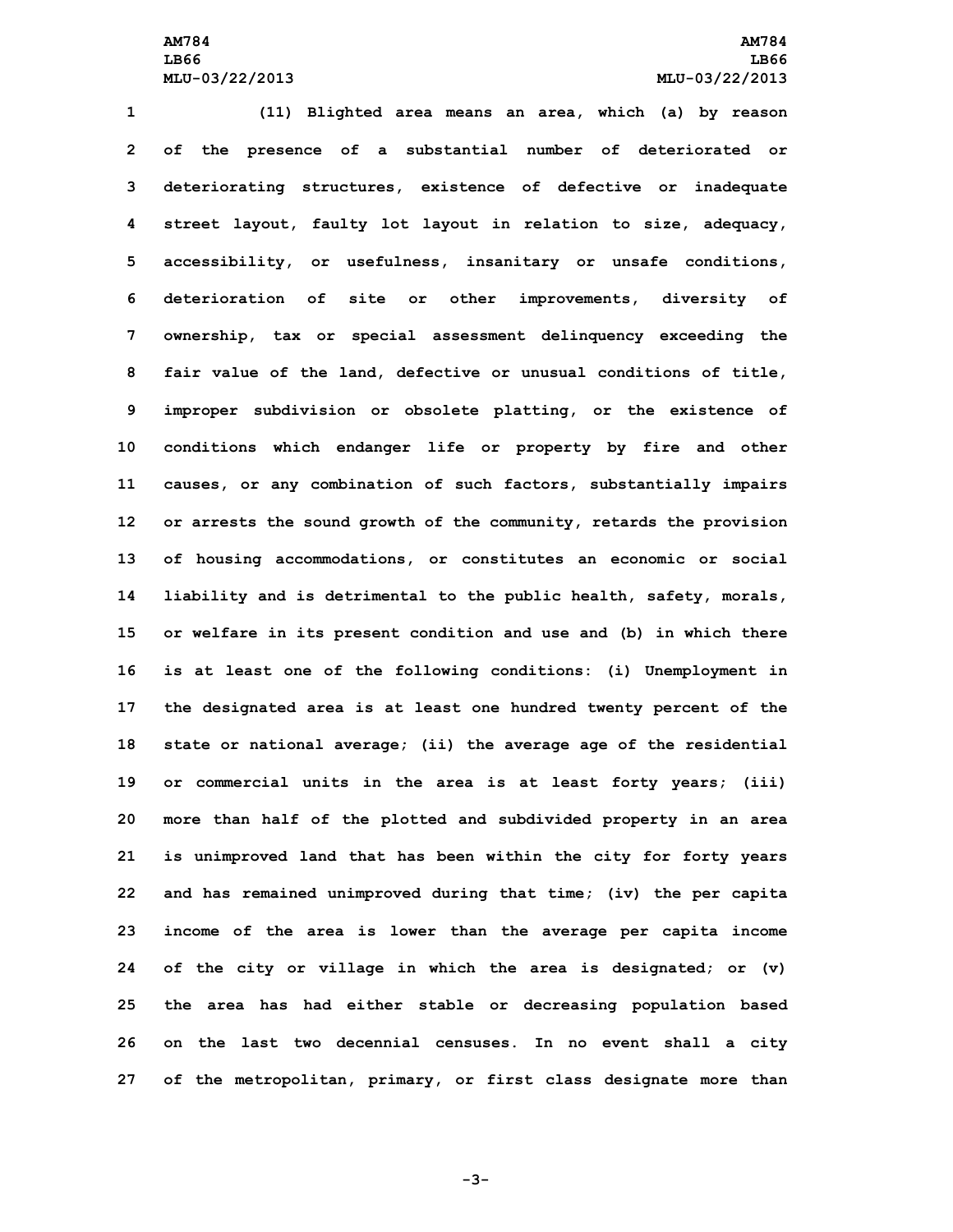**thirty-five percent of the city as blighted, <sup>a</sup> city of the second class shall not designate an area larger than fifty percent of the city as blighted, and <sup>a</sup> village shall not designate an area larger than one hundred percent of the village as blighted;**

 **(12) Redevelopment project means any work or undertaking in one or more community redevelopment areas: (a) To acquire substandard and blighted areas or portions thereof, including lands, structures, or improvements the acquisition of which is necessary or incidental to the proper clearance, development, or redevelopment of such substandard and blighted areas; (b) to clear any such areas by demolition or removal of existing buildings, structures, streets, utilities, or other improvements thereon and to install, construct, or reconstruct streets, utilities, parks, playgrounds, public spaces, public parking facilities, sidewalks or moving sidewalks, convention and civic centers, bus stop shelters, lighting, benches or other similar furniture, trash receptacles, shelters, skywalks and pedestrian and vehicular overpasses and underpasses, and any other necessary public improvements essential to the preparation of sites for uses in accordance with <sup>a</sup> redevelopment plan; (c) to sell, lease, or otherwise make available land in such areas for residential, recreational, commercial, industrial, or other uses, including parking or other facilities functionally related or subordinate to such uses, or for public use or to retain such land for public use, in accordance with <sup>a</sup> redevelopment plan; and may also include the preparation of the redevelopment plan, the planning, survey, and other work incident to <sup>a</sup> redevelopment project and the preparation of all plans and**

**-4-**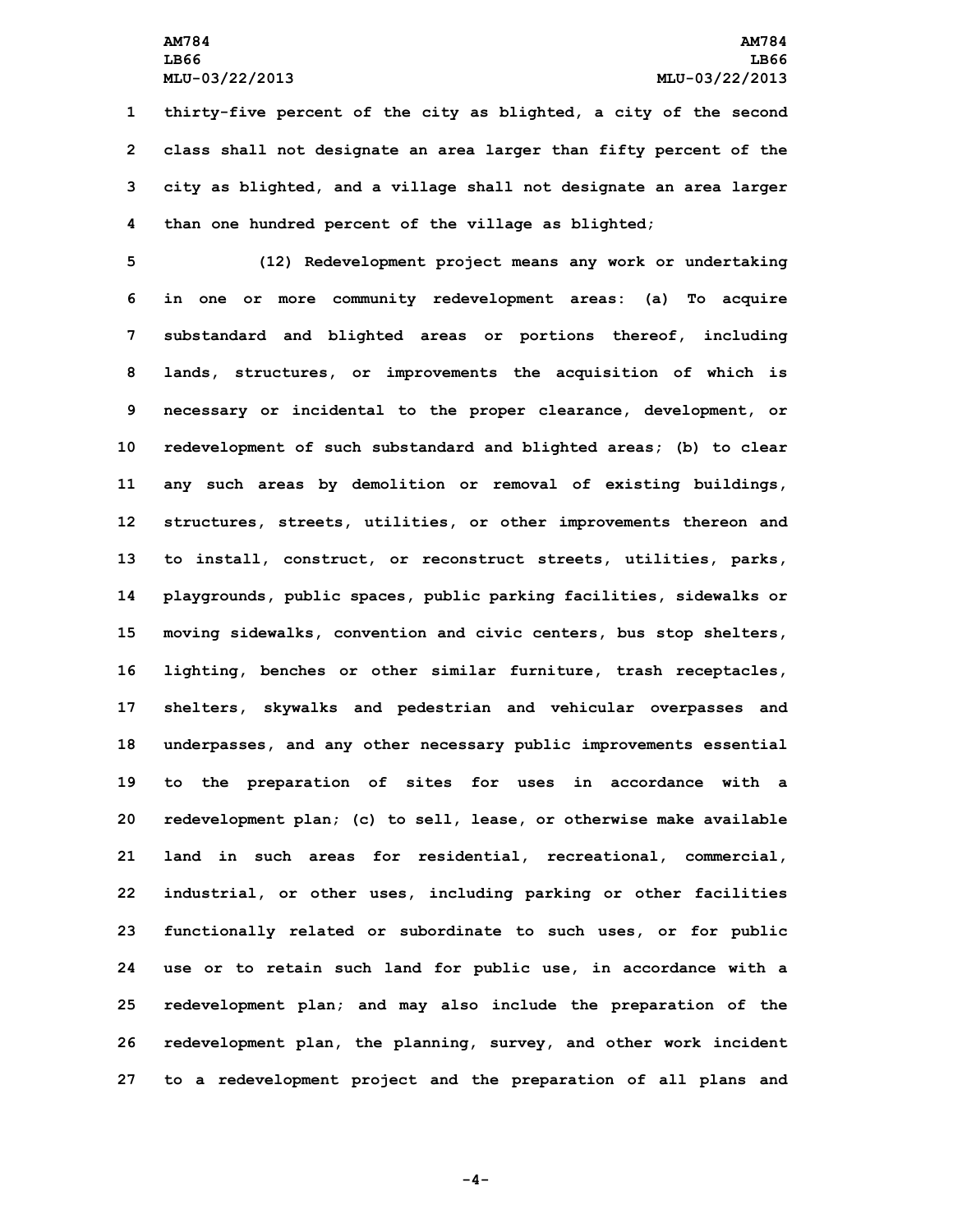**arrangements for carrying out <sup>a</sup> redevelopment project; (d) to dispose of all real and personal property or any interest in such property, or assets, cash, or other funds held or used in connection with residential, recreational, commercial, industrial, or other uses, including parking or other facilities functionally related or subordinate to such uses, or any public use specified in <sup>a</sup> redevelopment plan or project, except that such disposition shall be at its fair value for uses in accordance with the redevelopment plan; (e) to acquire real property in <sup>a</sup> community redevelopment area which, under the redevelopment plan, is to be repaired or rehabilitated for dwelling use or related facilities, repair or rehabilitate the structures, and resell the property; and (f) to carry out plans for <sup>a</sup> program of voluntary or compulsory repair, rehabilitation, or demolition of buildings or other improvements in accordance with the redevelopment plan;**

 **(13) Redevelopment plan means <sup>a</sup> plan, as it exists from time to time for one or more community redevelopment areas, or for <sup>a</sup> redevelopment project, which (a) conforms to the general plan for the municipality as <sup>a</sup> whole and (b) is sufficiently complete to indicate such land acquisition, demolition and removal of structures, redevelopment, improvements, and rehabilitation as may be proposed to be carried out in the community redevelopment area, zoning and planning changes, if any, land uses, maximum densities, and building requirements;**

**25 (14) Redeveloper means any person, partnership, or public 26 or private corporation or agency which enters or proposes to enter 27 into <sup>a</sup> redevelopment contract;**

**-5-**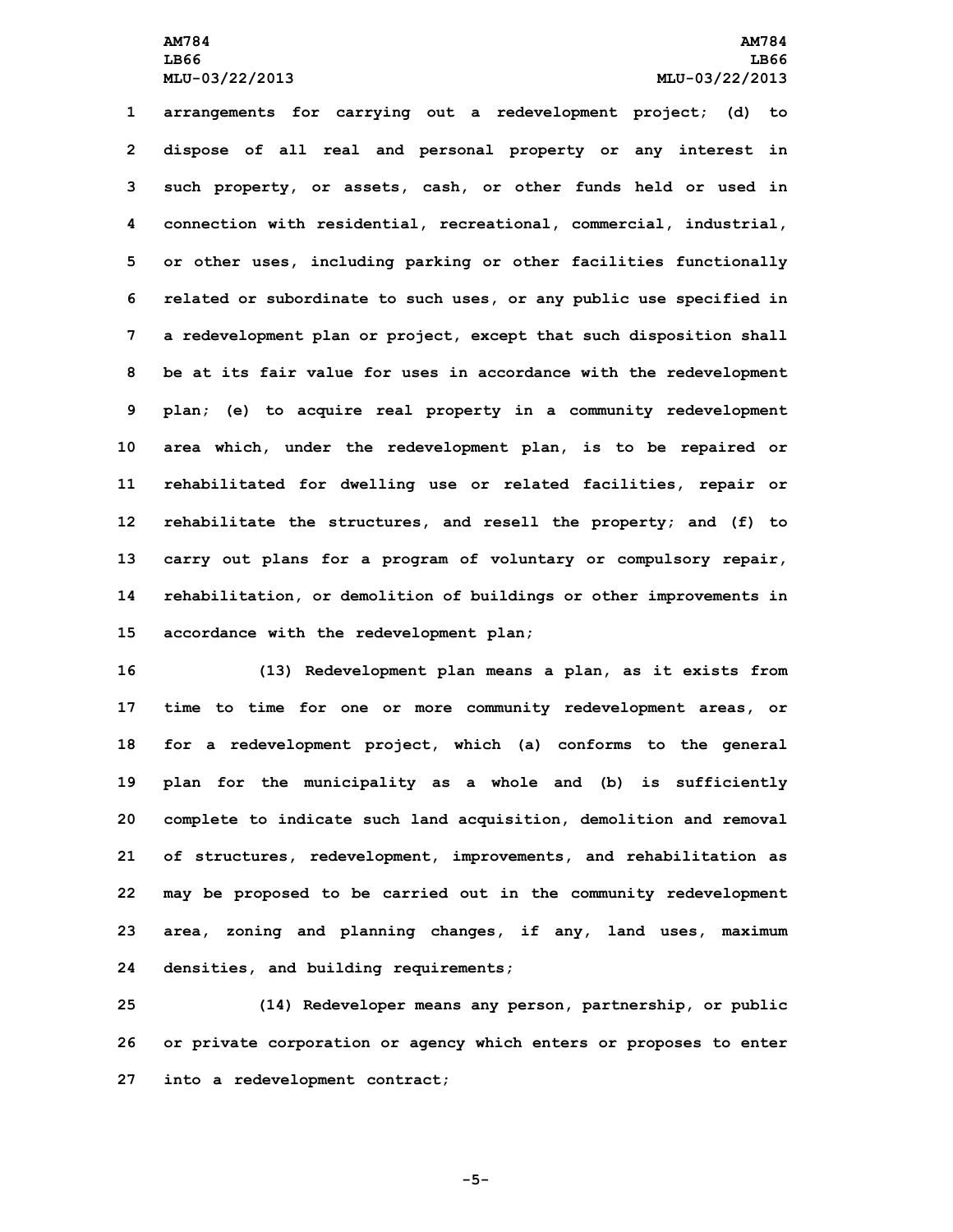## **AM784 AM784 LB66 LB66 MLU-03/22/2013 MLU-03/22/2013**

**1 (15) Redevelopment contract means <sup>a</sup> contract entered into 2 between an authority and <sup>a</sup> redeveloper for the redevelopment of an 3 area in conformity with <sup>a</sup> redevelopment plan;**

 **(16) Real property means all lands, including improvements and fixtures thereon, and property of any nature appurtenant thereto, or used in connection therewith, and every estate, interest and right, legal or equitable, therein, including terms for years and liens by way of judgment, mortgage, or otherwise, and the indebtedness secured by such liens;**

 **(17) Bonds means any bonds, including refunding bonds, notes, interim certificates, debentures, or other obligations issued pursuant to the Community Development Law except for bonds issued pursuant to section 18-2142.04;**

 **(18) Obligee means any bondholder, agent, or trustee for any bondholder, or lessor demising to any authority, established pursuant to section 18-2102.01, property used in connection with <sup>a</sup> redevelopment project, or any assignee or assignees of such lessor's interest or any part thereof, and the federal government when it is <sup>a</sup> party to any contract with such authority;**

 **(19) Person means any individual, firm, partnership, limited liability company, corporation, company, association, joint-stock association, or body politic and includes any trustee, receiver, assignee, or other similar representative thereof;**

**24 (20) Community redevelopment area means <sup>a</sup> substandard 25 and blighted area which the community redevelopment authority 26 designates as appropriate for <sup>a</sup> renewal project;**

**27 (21) Redevelopment project valuation means the valuation**

**-6-**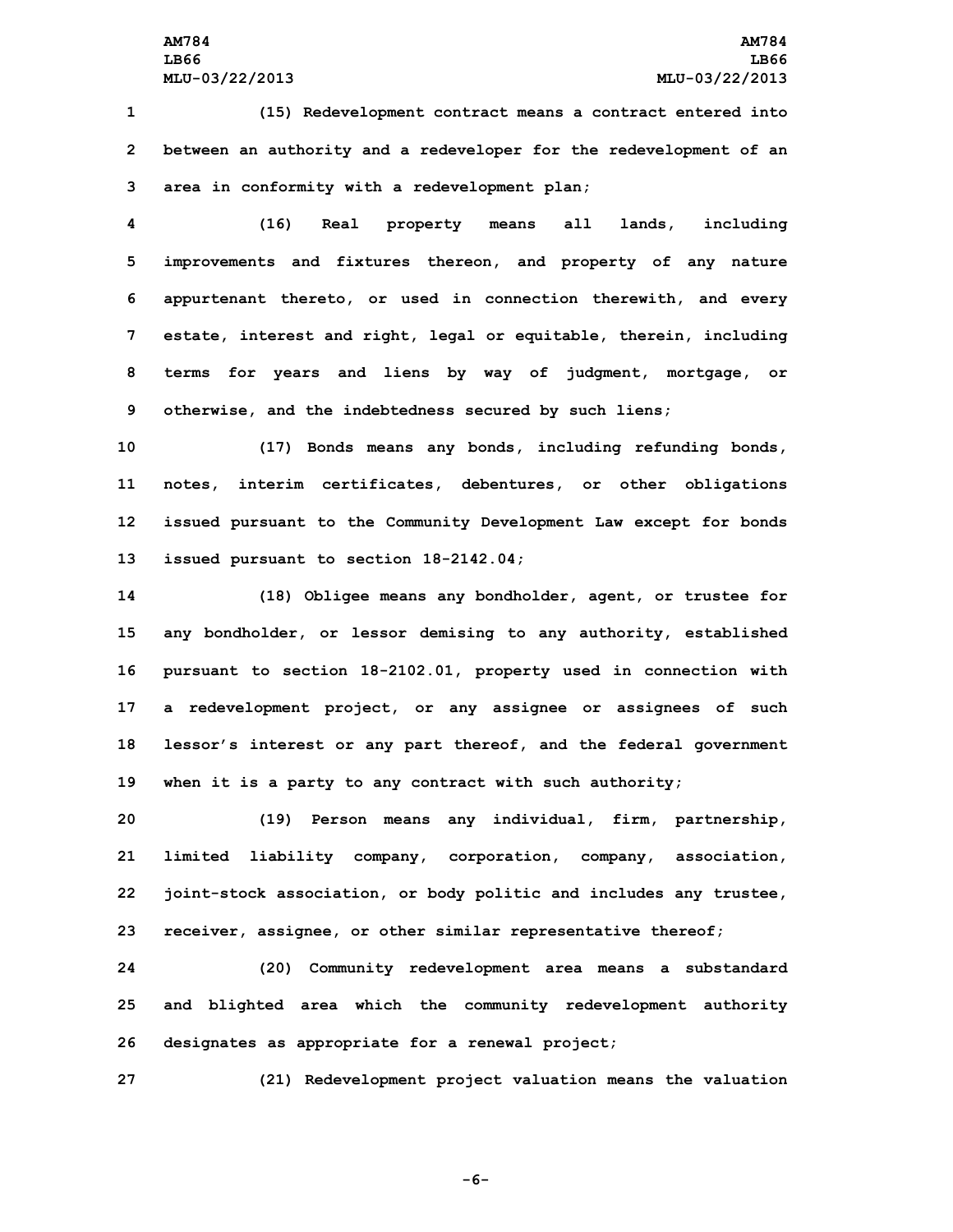**1 for assessment of the taxable real property in <sup>a</sup> redevelopment 2 project last certified for the year prior to the effective date of 3 the provision authorized in section 18-2147;**

 **(22) Enhanced employment area means an area not exceeding six hundred acres (a) within <sup>a</sup> community redevelopment area which is designated by an authority as eligible for the imposition of an occupation tax or (b) not within <sup>a</sup> community redevelopment area as may be designated under section 18-2142.04;**

**9 (23) Employee means <sup>a</sup> person employed at <sup>a</sup> business as <sup>a</sup> 10 result of <sup>a</sup> redevelopment project;**

 **(24) Employer-provided health benefit means any item paid for by the employer in total or in part that aids in the cost of health care services, including, but not limited to, health insurance, health savings accounts, and employer reimbursement of health care costs;**

**16 (25) Equivalent employees means the number of employees 17 computed by (a) dividing the total hours to be paid in <sup>a</sup> year by 18 (b) the product of forty times the number of weeks in <sup>a</sup> year;**

**19 (26) Business means any private business located in an 20 enhanced employment area;**

**21 (27) New investment means the value of improvements to 22 real estate made in an enhanced employment area by <sup>a</sup> developer or 23 <sup>a</sup> business;**

 **(28) Number of new employees means the number of equivalent employees that are employed at <sup>a</sup> business as <sup>a</sup> result of the redevelopment project during <sup>a</sup> year that are in excess of the number of equivalent employees during the year immediately prior to**

**-7-**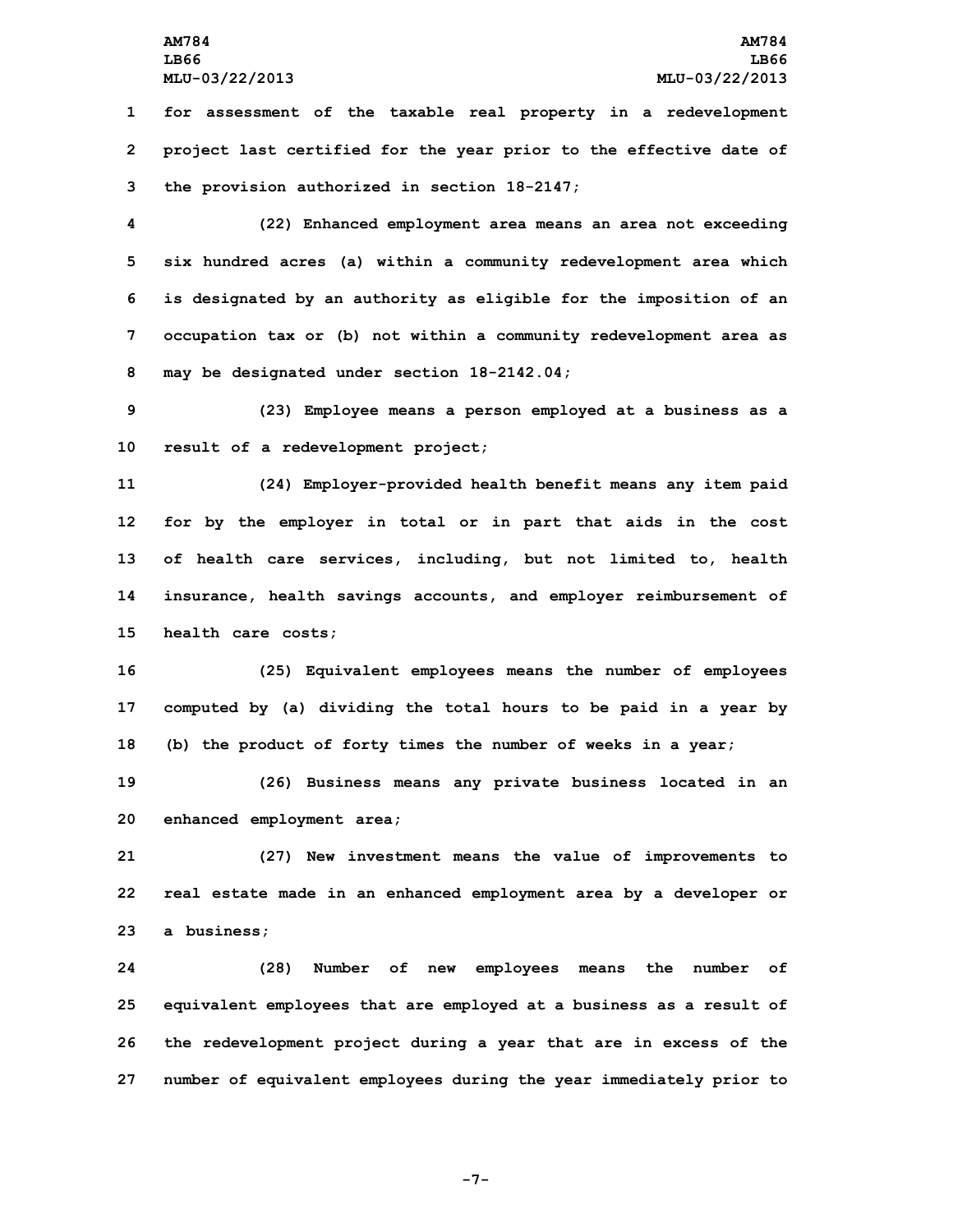|    | AM784<br>AM784                                                      |
|----|---------------------------------------------------------------------|
|    | LB66<br>LB66<br>MLU-03/22/2013<br>MLU-03/22/2013                    |
|    |                                                                     |
| 1  | the year that a redevelopment plan is adopted; and                  |
| 2  | (29)<br>Occupation tax means a tax imposed under section            |
| 3  | $18 - 2142.02$ .                                                    |
| 4  | Sec. 3. (1) Notwithstanding any other provisions of the             |
| 5  | Community Development Law to the contrary, a city may undertake a   |
| 6  | redevelopment project that includes real property located outside   |
| 7  | the corporate limits of such city if the following requirements     |
| 8  | have been met:                                                      |
| 9  | The real property located outside the corporate<br>(a)              |
| 10 | limits of the city is a formerly used defense site;                 |
| 11 | (b) The formerly used defense site is located within the            |
| 12 | same county as the city approving such redevelopment project;       |
| 13 | (c) The formerly used defense site is located within a              |
| 14 | sanitary and improvement district;                                  |
| 15 | (d)<br>The governing body of the city approving such                |
| 16 | redevelopment project passes an ordinance stating such city's       |
| 17 | intent to annex the formerly used defense site in the future; and   |
| 18 | (e) The redevelopment project has been consented to by              |
| 19 | any city exercising extraterritorial jurisdiction over the formerly |
| 20 | used defense site.                                                  |
| 21 | (2) For purposes of this section, formerly used defense             |
| 22 | site means real property that was formerly owned by, leased to, or  |
| 23 | otherwise possessed by the United States and under the jurisdiction |
| 24 | of the Secretary of Defense. Formerly used defense site does not    |
| 25 | include missile silos.                                              |
| 26 | (3) The inclusion of a formerly used defense site in any            |

**27 redevelopment project under this section shall not result in:**

**-8-**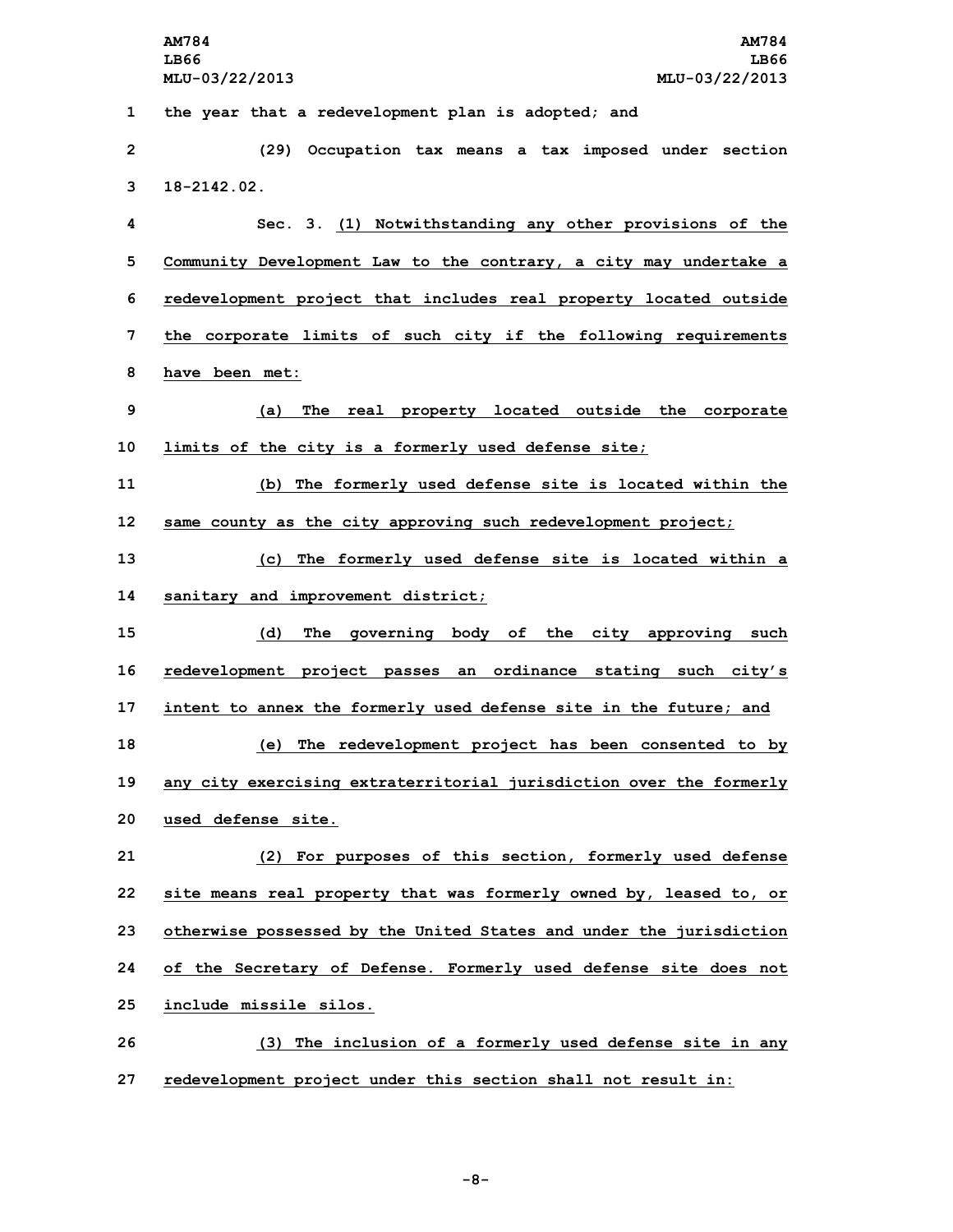**(a) Any change in the service area of any electric utility or natural gas utility unless such change has been agreed to by the electric utility or natural gas utility serving the formerly used defense site at the time of approval of such redevelopment project; or (b) Any change in the service area of any communications company as defined in section 77-2734.04 unless (i) such change has been agreed to by the communications company serving the formerly used defense site at the time of approval of such redevelopment**

**10 project or (ii) such change occurs pursuant to sections 86-135 to 11 86-138.**

 **(4) <sup>A</sup> city approving <sup>a</sup> redevelopment project under this section and the county in which the formerly used defense site is located may enter into an agreement pursuant to the Interlocal Cooperation Act in which the county agrees to reimburse such city for any services the city provides to the formerly used defense site after approval of the redevelopment project.**

**18 Sec. 4. Section 18-2147, Reissue Revised Statutes of 19 Nebraska, is amended to read:**

 **18-2147 (1) Any redevelopment plan as originally approved or as later modified pursuant to section 18-2117 may contain <sup>a</sup> provision that any ad valorem tax levied upon real property, or any portion thereof, in <sup>a</sup> redevelopment project for the benefit of any public body shall be divided, for <sup>a</sup> period not to exceed fifteen years after the effective date as identified in the project redevelopment contract or in the resolution of the authority authorizing the issuance of bonds pursuant to section 18-2124, as**

**-9-**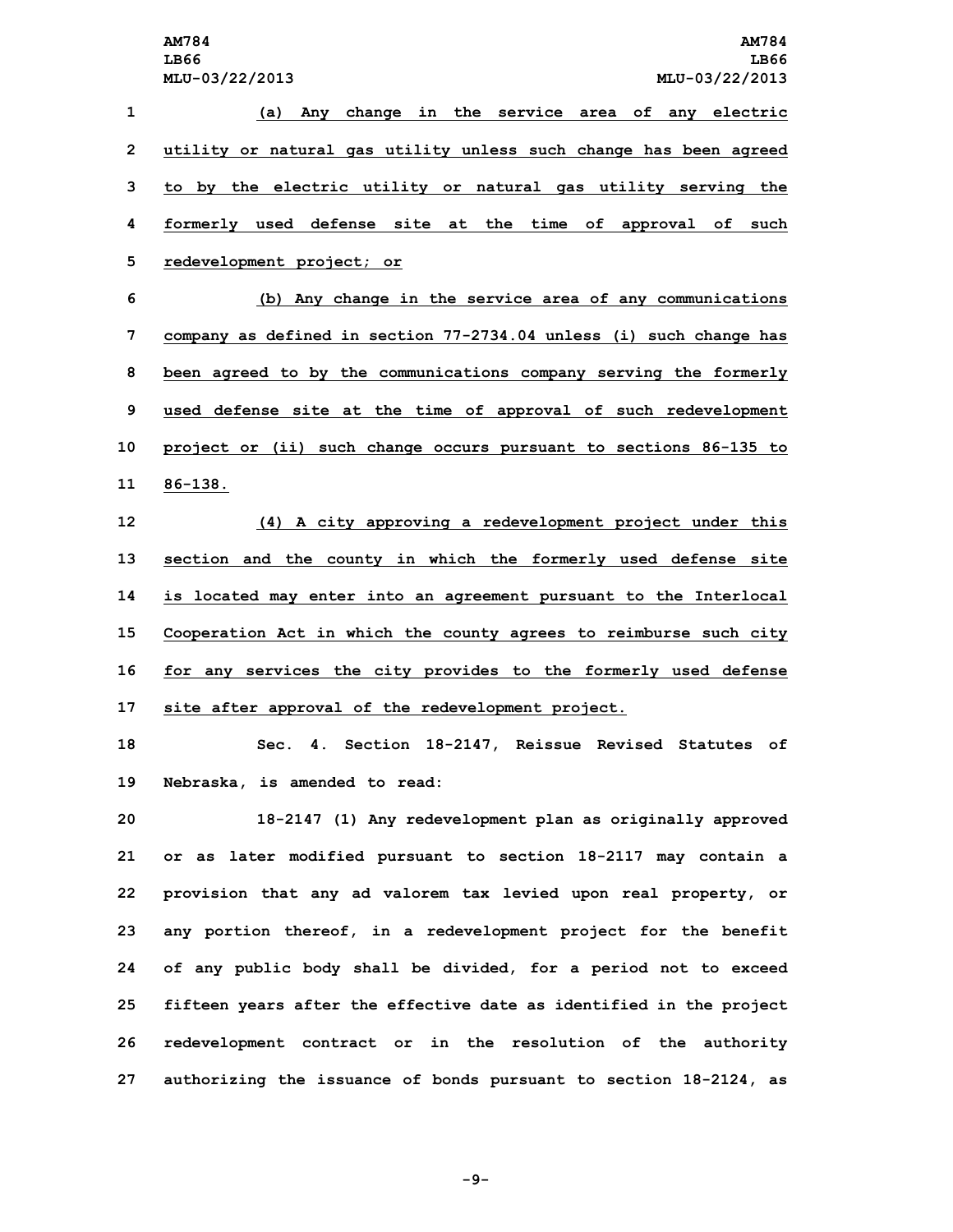**1 follows:**

 **(a) That portion of the ad valorem tax which is produced by the levy at the rate fixed each year by or for each such public body upon the redevelopment project valuation shall be paid into the funds of each such public body in the same proportion as are all other taxes collected by or for the body. When there is not <sup>a</sup> redevelopment project valuation on <sup>a</sup> parcel or parcels, the county assessor shall determine the redevelopment project valuation based upon the fair market valuation of the parcel or parcels as of January 1 of the year prior to the year that the ad valorem taxes are to be divided. The county assessor shall provide written notice of the redevelopment project valuation to the authority as defined in section 18-2103 and the owner. The authority or owner may protest the valuation to the county board of equalization within thirty days after the date of the valuation notice. All provisions of section 77-1502 except dates for filing of <sup>a</sup> protest, the period for hearing protests, and the date for mailing notice of the county board of equalization's decision are applicable to any protest filed pursuant to this section. The county board of equalization shall decide any protest filed pursuant to this section within thirty days after the filing of the protest. The county clerk shall mail <sup>a</sup> copy of the decision made by the county board of equalization on protests pursuant to this section to the authority or owner within seven days after the board's decision. Any decision of the county board of equalization may be appealed to the Tax Equalization and Review Commission, in accordance with section 77-5013, within thirty days after the date of the decision;**

**-10-**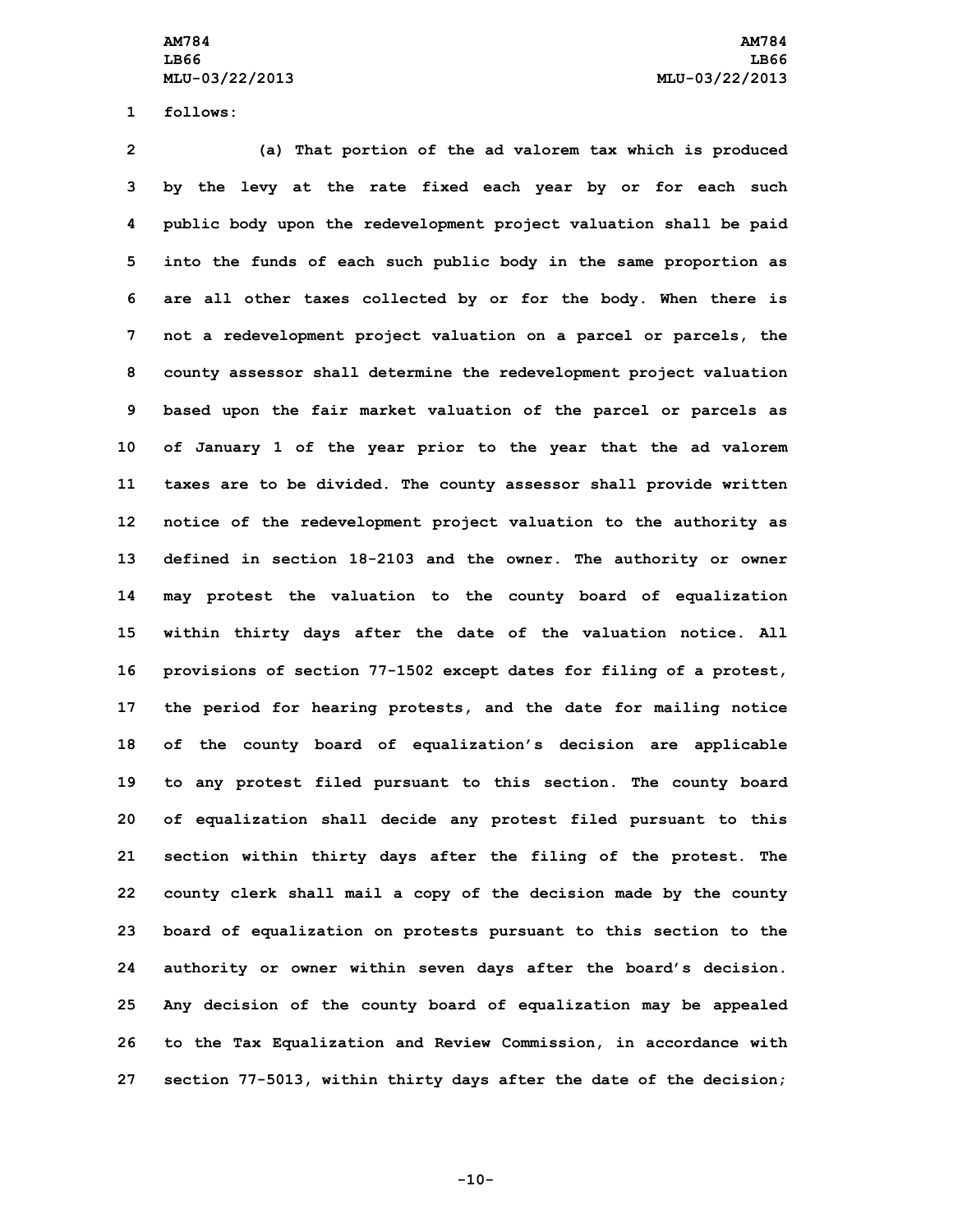# **AM784 AM784 LB66 LB66 MLU-03/22/2013 MLU-03/22/2013**

 **(b) That portion of the ad valorem tax on real property, as provided in the redevelopment contract or bond resolution, in the redevelopment project in excess of such amount, if any, shall be allocated to and, when collected, paid into <sup>a</sup> special fund of the authority to be used solely to pay the principal of, the interest on, and any premiums due in connection with the bonds of, loans, notes, or advances of money to, or indebtedness incurred by, whether funded, refunded, assumed, or otherwise, such authority for financing or refinancing, in whole or in part, the redevelopment project. When such bonds, loans, notes, advances of money, or indebtedness, including interest and premiums due, have been paid, the authority shall so notify the county assessor and county treasurer and all ad valorem taxes upon taxable real property in such <sup>a</sup> redevelopment project shall be paid into the funds of the respective public bodies; and**

 **(c) Any interest and penalties due for delinquent taxes shall be paid into the funds of each public body in the same proportion as are all other taxes collected by or for the public 19 body.**

 **(2) The effective date of <sup>a</sup> provision dividing ad valorem taxes as provided in subsection (1) of this section shall not occur until such time as the real property in the redevelopment project is within the corporate boundaries of the city. This subsection shall not apply to <sup>a</sup> redevelopment project involving <sup>a</sup> formerly used defense site as authorized in section 3 of this act.**

**26 (3) Beginning August 1, 2006, all notices of the 27 provision for dividing ad valorem taxes shall be sent by the**

**-11-**